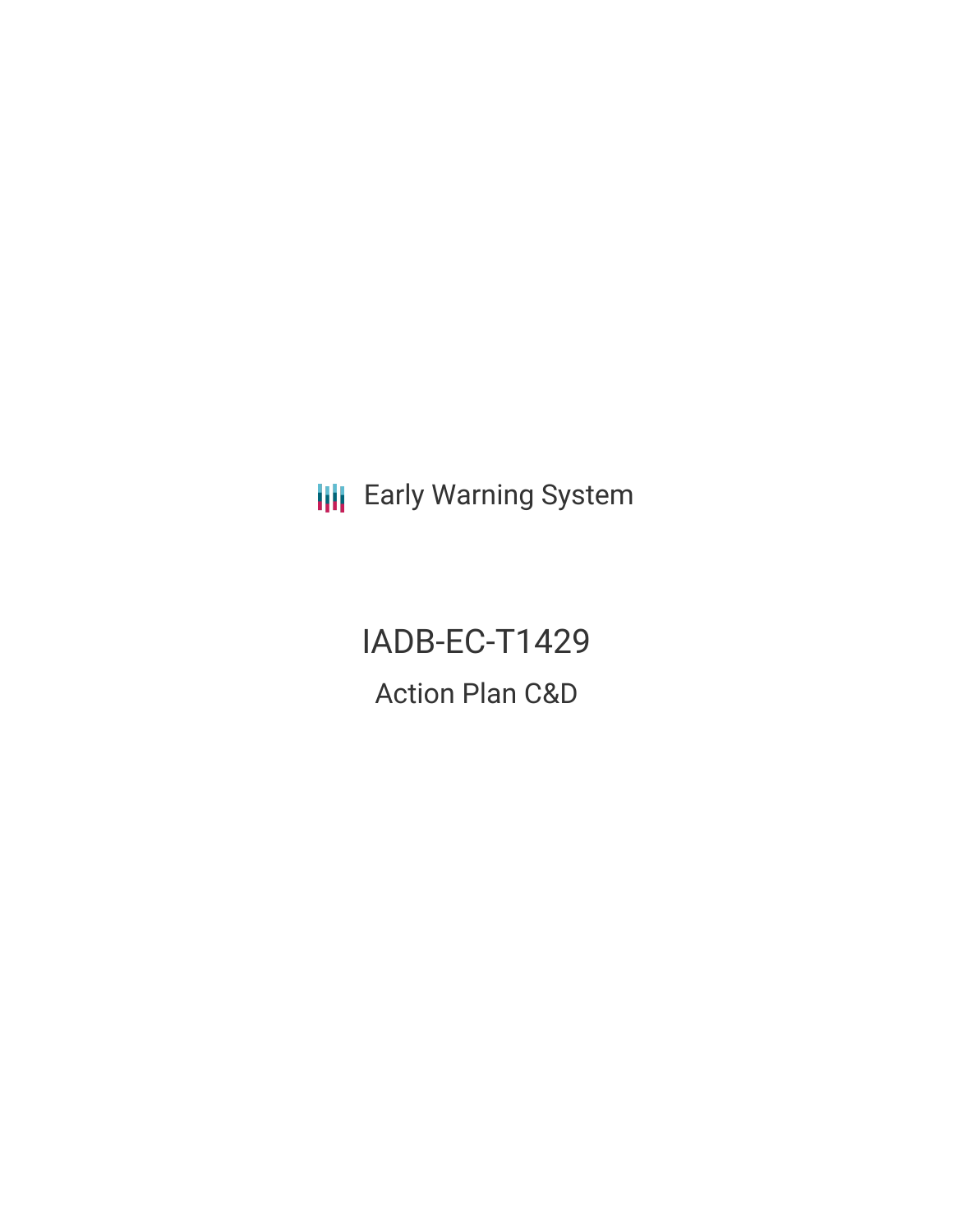## **Quick Facts**

| <b>Countries</b>               | Ecuador                                |
|--------------------------------|----------------------------------------|
| <b>Financial Institutions</b>  | Inter-American Development Bank (IADB) |
| <b>Status</b>                  | Active                                 |
| <b>Bank Risk Rating</b>        | U                                      |
| <b>Voting Date</b>             | 2019-01-02                             |
| <b>Borrower</b>                | Government of Ecuador                  |
| <b>Sectors</b>                 | <b>Technical Cooperation</b>           |
| <b>Investment Type(s)</b>      | Grant                                  |
| <b>Investment Amount (USD)</b> | $$0.50$ million                        |
| <b>Project Cost (USD)</b>      | $$0.50$ million                        |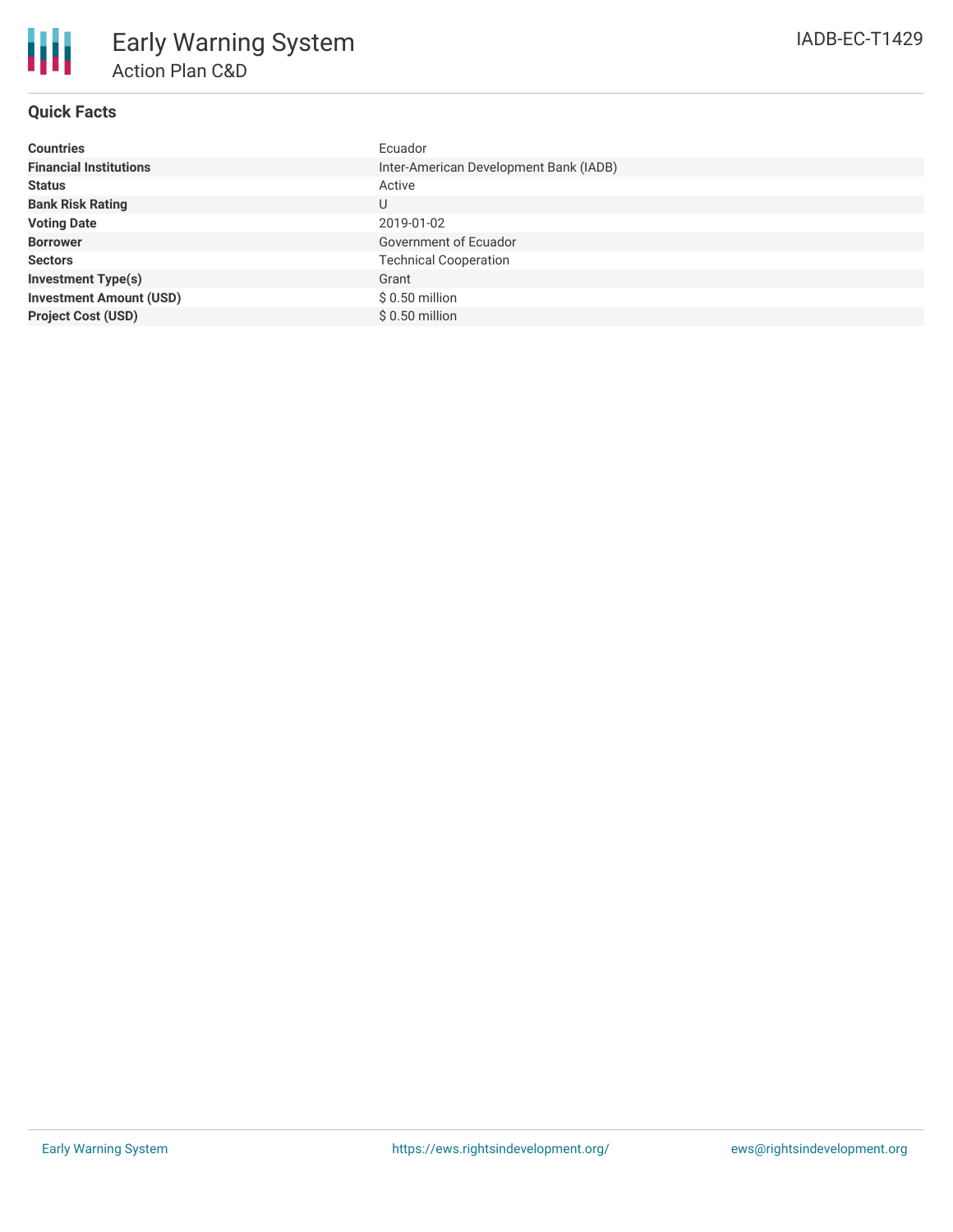## **Project Description**

Action Plan C&D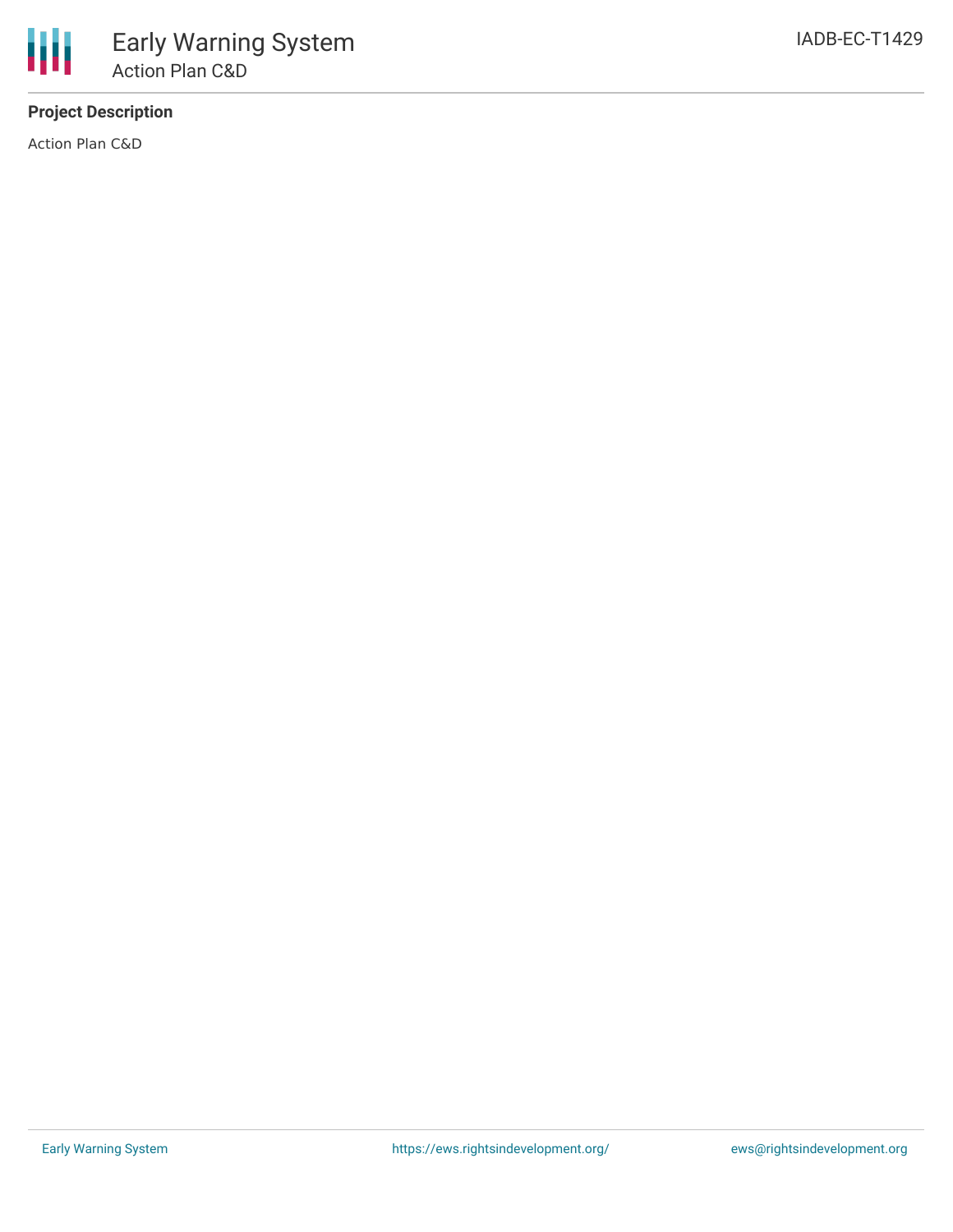• Inter-American Development Bank (IADB)